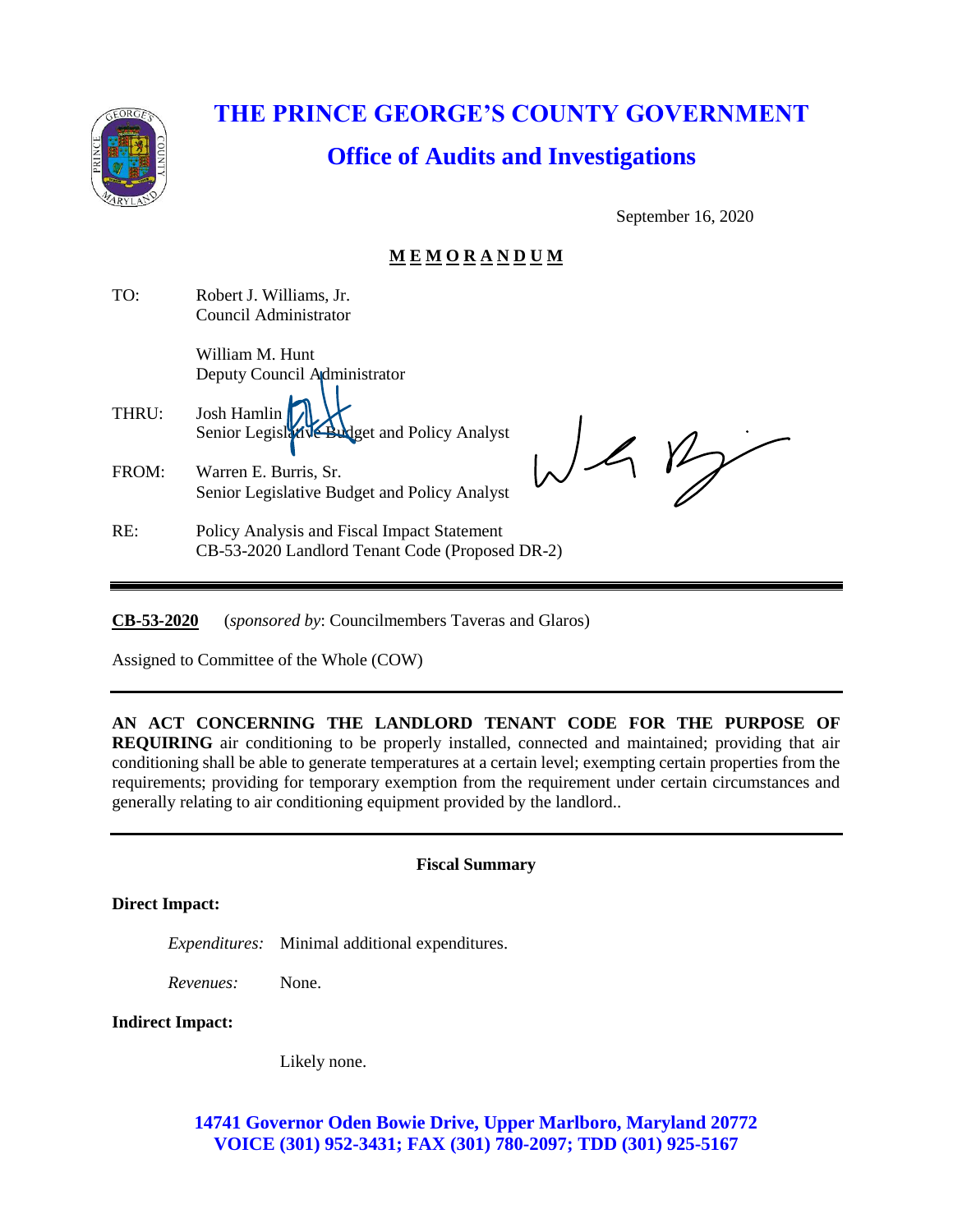#### Robert J. Williams, Jr. Page 2

#### *Legislative Summary*

CB-53-2020 sponsored by Councilmembers Taveras and Glaros, was presented to the County Council on July 14, 2020 and referred to the Committee of the Whole. CB-53-2020 would repeal and reenact with amendments Section 13-162.02 of the County Code. A proposed Draft 2 of the Bill may be discussed by the Committee. Draft 1 of the Bill would generally require a landlord to "supply and maintain air conditioning units or a central air conditioning system in a safe and good working condition" in rental housing,<sup>1</sup> and would effectively define what constitutes "safe and good working condition" for the purposes of air conditioning. Draft 1 would also provide for a tenant to elect not to have air conditioning installed under certain circumstances. Finally, Draft 1 provides for a transition period of delayed implementation, by request, for certain properties. Proposed Draft 2 would remove the requirement that a landlord provide air conditioning but would retain the language establishing a standard for air conditioning in rental housing.

If enacted, CB-53-2020 (Proposed Draft 2) would:

- Require the owners of the dwelling units to ensure compliance with the standards contained within the legislation.
- Ensure Landlord supplied air conditioning units or central air systems are maintained in safe and good working condition, meaning that between June 1 and September 30:

(1) Each owner of rental housing where cooling is not under the control of the tenant shall maintain a temperature of no more than 80 degrees Fahrenheit (80°F) in each habitable space at a distance of three (3) feet above floor level; and

(2) Each owner of rental housing where the cooling is under the control of the tenant shall provide an air conditioning system capable of maintaining a temperature of no more than 80 degrees Fahrenheit ( $80^{\circ}$ F).

### *Background/Current Law:*

Sub-Title 13, Division 3, Subdivision 2, Section 162.02 of the County Code provides that equipment which is provided by the landlord shall be properly installed, connected, and maintained, and shall be capable of adequately performing the function for which it was designed.

\_\_\_\_\_\_\_\_\_\_\_\_\_\_\_\_\_\_\_\_\_\_\_\_\_\_\_\_\_\_\_\_\_\_\_\_\_\_\_\_\_\_\_\_\_\_\_\_\_\_\_\_\_\_\_\_\_\_\_\_\_\_\_\_\_\_\_\_\_\_\_\_\_\_\_\_\_\_\_\_\_\_\_\_

#### *Policy Analysis*

 $\overline{a}$ 

• *Potential Benefits of Enacting CB-53-2020*

Enacting CB-53-2020 (Proposed Draft 2) would provide standards and guidelines for air conditioning units to rental units to assure that tenants can cool their homes during the extremely hot weather. Excessive heat can be detrimental to tenants with certain conditions, older tenants, and young infants. This legislation provides a clear standard of what constitutes a working air conditioner in rental housing. This represents a health and safety measure for Prince George's County residents and may also keep decrease number of residents experiencing health emergencies during the Summer months.

<sup>&</sup>lt;sup>1</sup> For the purposes of this requirement "rental housing" would not include a single-family dwelling; or a dwelling unit located on a site listed in the National Register of Historic Places.